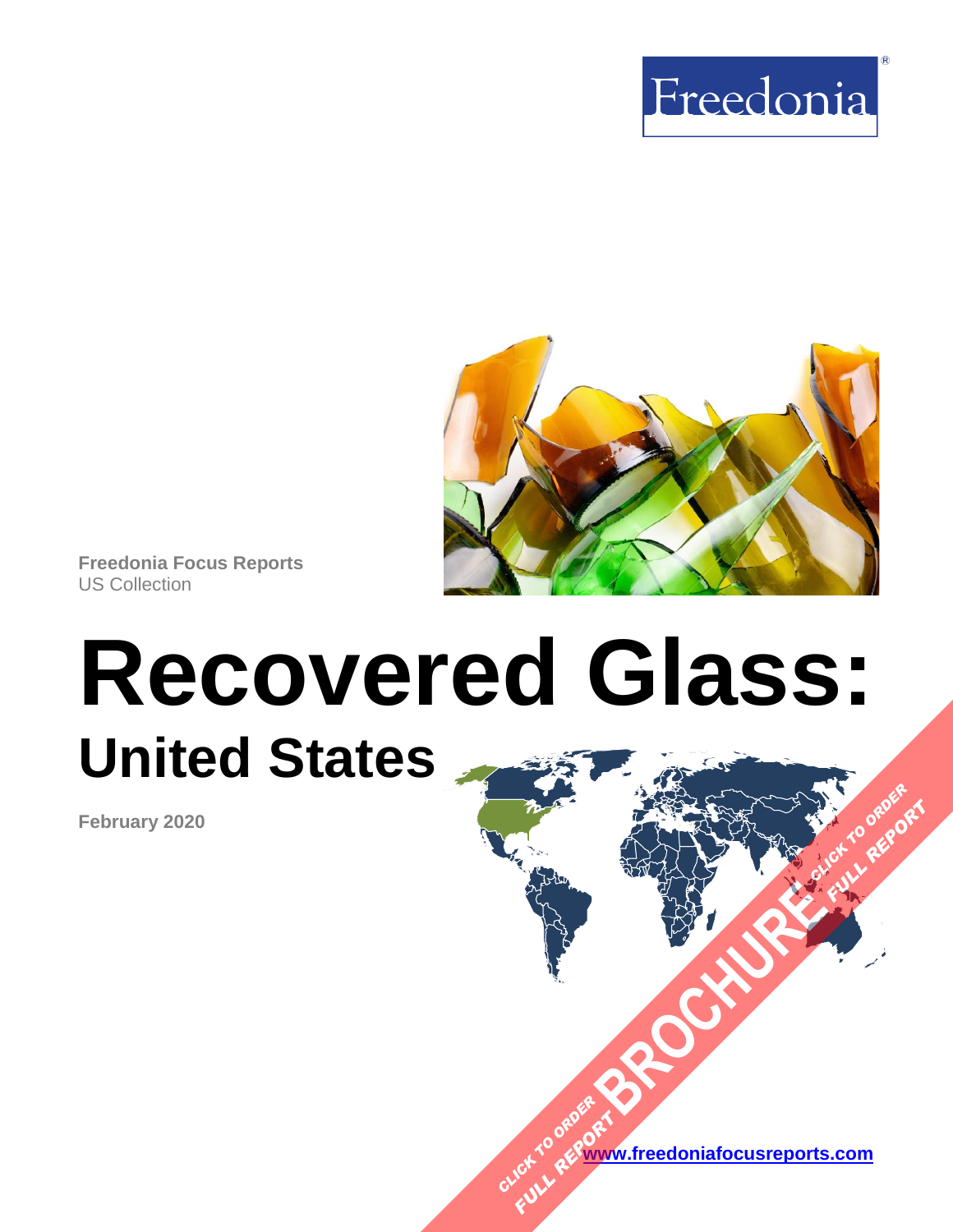# **Table of Contents**

| 1. Highlights                                   | 3              |
|-------------------------------------------------|----------------|
| 2. Market Environment                           | 4              |
| <b>Historical Trends</b>                        | 4              |
| <b>Key Economic Indicators</b>                  | 6              |
| <b>Recycling Initiatives</b>                    | $\overline{7}$ |
| <b>Glass Production &amp; Cullet Processing</b> | 9              |
| Off-Premise Beverages PCE                       | 10             |
| 3. Segmentation & Forecasts                     | 12             |
| <b>Glass Generation &amp; Recovery</b>          | 12             |
| Beer & Soft Drink Bottles                       | 16             |
| Wine & Liquor Bottles                           | 18             |
| <b>Other Bottles &amp; Jars</b>                 | 19             |
| 4. Industry Structure                           | 21             |
| <b>Industry Characteristics</b>                 | 21             |
| <b>Market Leaders</b>                           | 22             |
| <b>Strategic Materials</b>                      | 22             |
| <b>Dlubak Glass</b>                             | 23             |
| <b>CAP Glass</b>                                | 23             |
| 5. About This Report                            | 24             |
| Scope                                           | 24             |
| Sources                                         | 24             |
| <b>Industry Codes</b>                           | 25             |
| Freedonia Methodology                           | 25             |
| Resources                                       | 27             |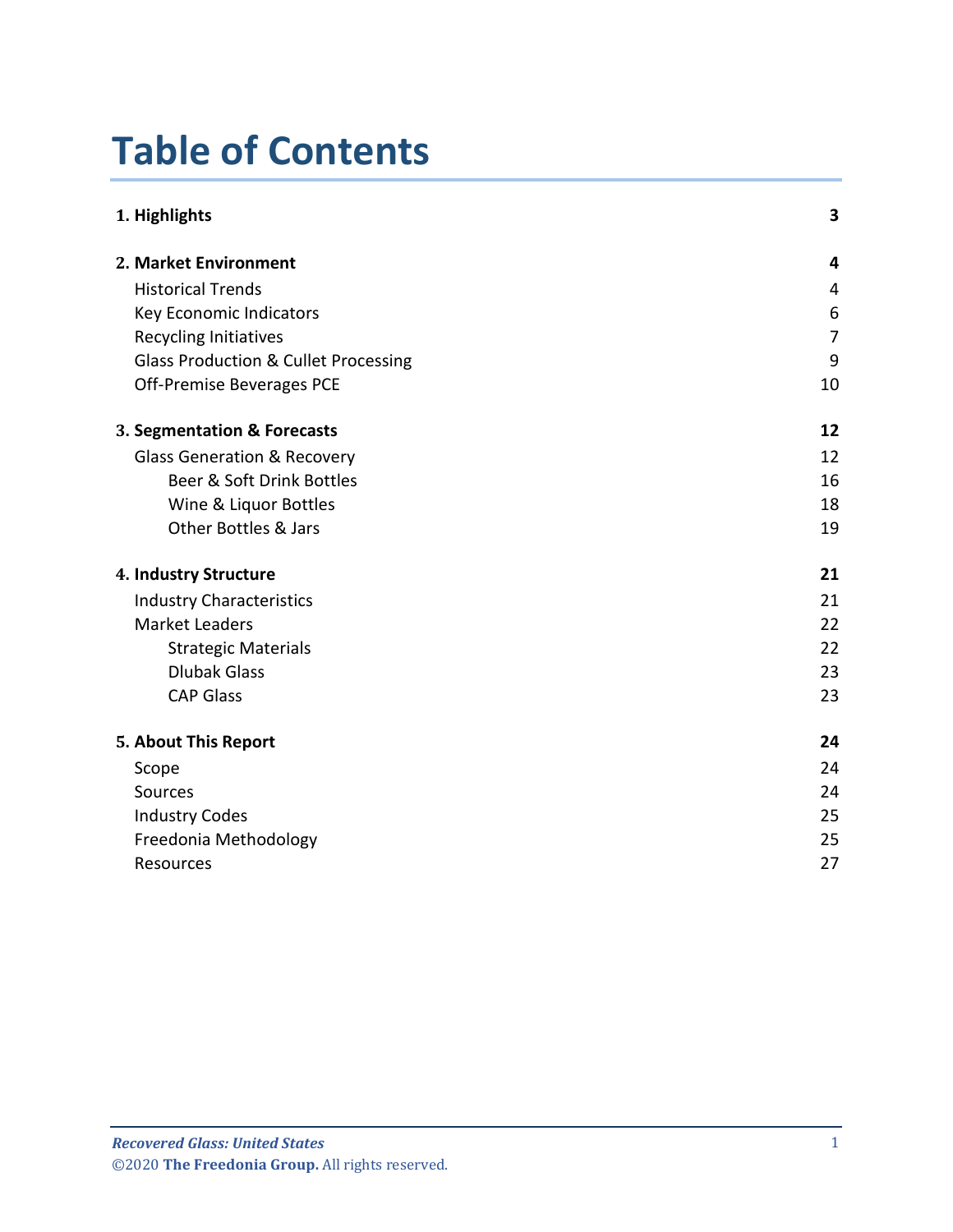# **List of Tables & Figures**

| Figure 1   Key Trends in US MSW Glass Recovery, 2018 - 2023                  | 3  |
|------------------------------------------------------------------------------|----|
| Figure 2   US MSW Glass Recovery Trends, 2008 - 2018                         | 4  |
| Figure 3   US MSW Glass Recovery Rate Trends, 2008 - 2018                    | 5  |
| Table 1   Key Indicators for US MSW Glass Generation & Recovery, 2008 - 2023 |    |
| (2012US\$ bil)                                                               | 6  |
| Figure 4   US Off-Premise Beverages Real PCE Trends, 2008 - 2018             | 10 |
| Table 2   US Off-Premise Beverages Real PCE, 2008 - 2018 (2012US\$ mil)      | 10 |
| Figure 5   US MSW Glass Recovery by Source, 2008 - 2023 (mil tons)           | 12 |
| Table 3   US MSW Glass Recovery by Source, 2008 - 2023 (000 tons)            | 12 |
| Figure 6   US MSW Glass Generation by Source, 2008 - 2023 (mil tons)         | 13 |
| Table 4   US MSW Glass Generation by Source, 2008 - 2023 (000 tons)          | 13 |
| Figure 7   US Glass Recovery Rates by Source, 2008 - 2023 (%)                | 14 |
| Table 5   US Glass Recovery Rates by Source, 2008 - 2023 (%)                 | 14 |
| Figure 8   US MSW Glass Recovery by Source, 2008 - 2023 (%)                  | 20 |
| Table 6   NAICS & SIC Codes Related to MSW Glass Recovery                    | 25 |
|                                                                              |    |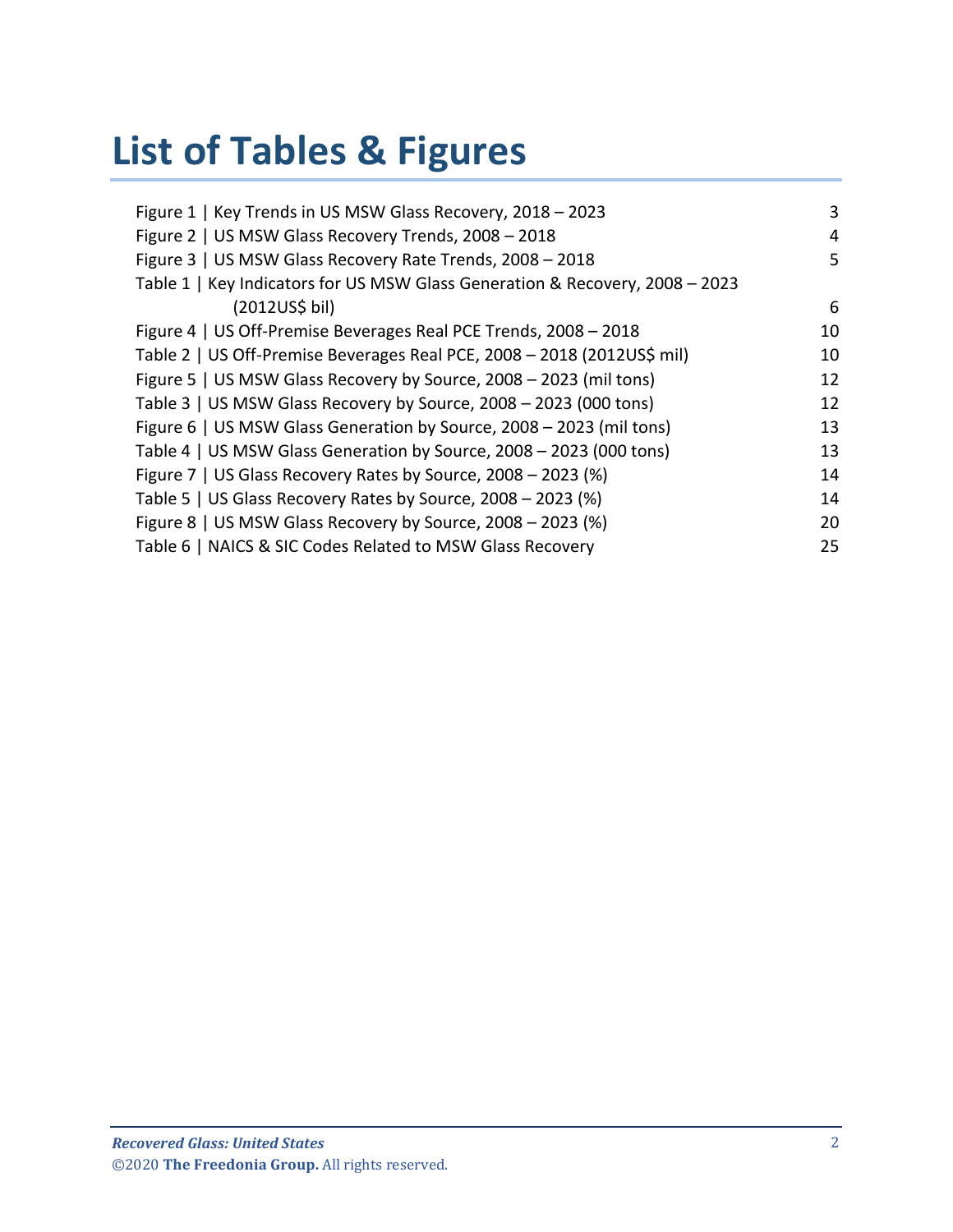# <span id="page-3-0"></span>**About This Report**

# <span id="page-3-1"></span>**Scope**

This report forecasts to 2023 US recovery of post-consumer glass from the US municipal solid waste (MSW) stream in short tons. For comparison, this report also forecasts to 2023 the total generation of post-consumer glass in the MSW stream. Total post-consumer glass recovery and generation are segmented by source product in terms of:

- beer and soft drink bottles
- wine and liquor bottles
- other bottles and jars
- durable goods (generation only)

To illustrate historical trends, total glass recovery, generation, and the various segments are provided in annual series from 2008 to 2018.

Pre-consumer glass (e.g., finished glass that breaks at a bottling or distribution facility) is excluded. The annual volume of glass recovered in the US from durable goods (e.g., appliances, furniture, and electronics) is negligible, and is therefore not included in total recovered glass.

Throughout this report, measures in tons refer to short tons.

Key macroeconomic indicators are also provided with quantified trends. Other various topics, including profiles of pertinent leading companies, are covered in this report. A full outline of report items by page is available in the Table of Contents.

## <span id="page-3-2"></span>**Sources**

*Recovered Glass: United States* (FF65050) represents the synthesis and analysis of data from various secondary, macroeconomic, and demographic sources, such as:

- firms participating in the industry, and their suppliers and customers
- government/public agencies
- intergovernmental and non-governmental organizations
- trade associations and their publications
- the business and trade press
- indicator forecasts by The Freedonia Group
- the findings of other reports and studies by The Freedonia Group

Specific sources and additional resources are listed in the Resources section of this publication for reference and to facilitate further research.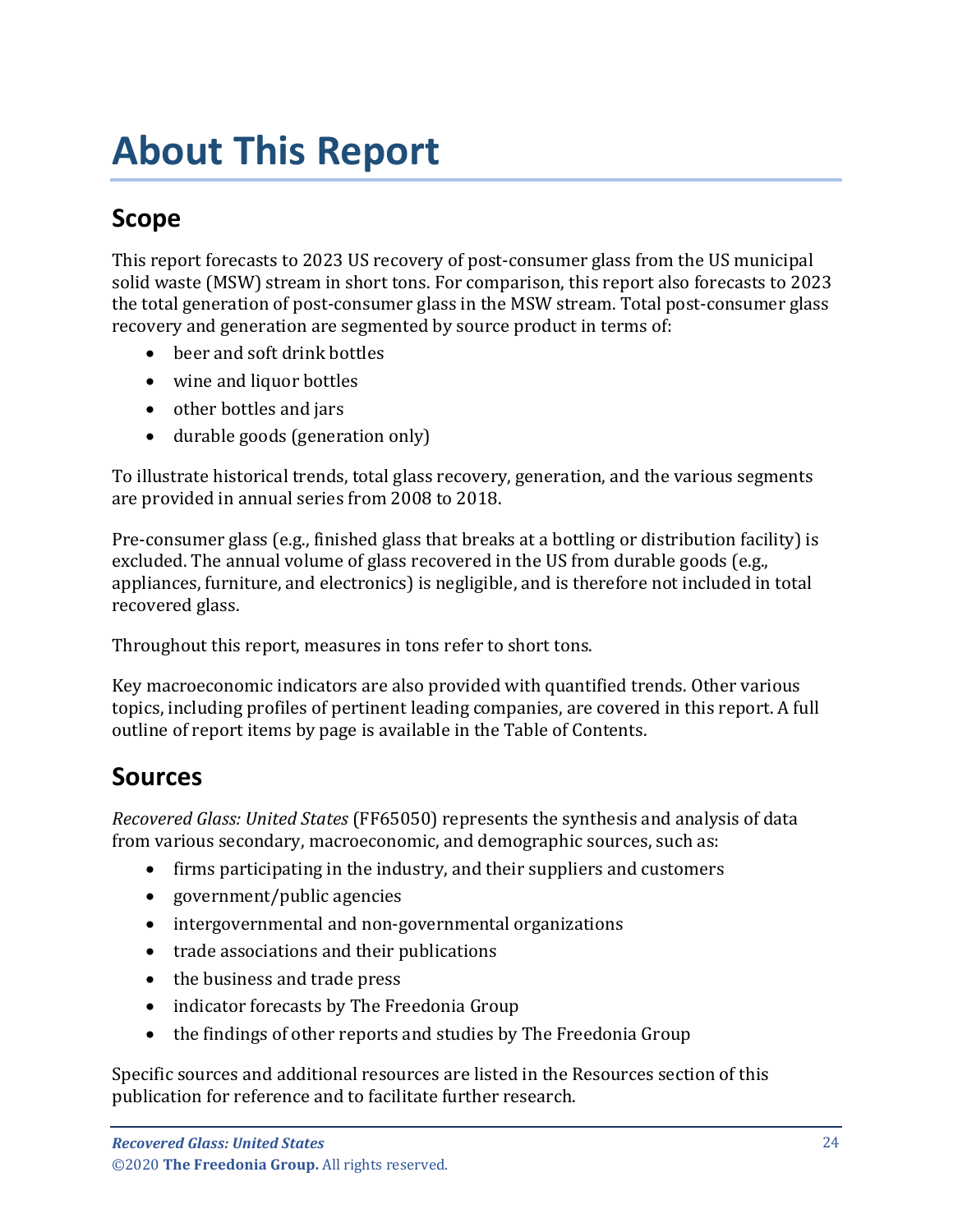## <span id="page-4-0"></span>**Industry Codes**

<span id="page-4-2"></span>

| Table 6   NAICS & SIC Codes Related to MSW Glass Recovery |                                                                                                   |      |                                |  |
|-----------------------------------------------------------|---------------------------------------------------------------------------------------------------|------|--------------------------------|--|
| <b>NAICS/SCIAN 2017</b><br><b>SIC</b>                     |                                                                                                   |      |                                |  |
|                                                           | <b>North American Industry Classification System</b><br><b>Standard Industrial Classification</b> |      |                                |  |
| 327213                                                    | <b>Glass Container Manufacturing</b>                                                              | 3221 | <b>Glass Containers</b>        |  |
| 423930                                                    | Recyclable Material Merchant Wholesalers                                                          | 4212 | Local Trucking Without Storage |  |
| 562111                                                    | Solid Waste Collection                                                                            | 4953 | <b>Refuse Systems</b>          |  |
| 562920                                                    | <b>Materials Recovery Facilities</b>                                                              | 5093 | Scrap and Waste Materials      |  |

Source: US Census Bureau

# <span id="page-4-1"></span>**Freedonia Methodology**

The Freedonia Group, a subsidiary of MarketResearch.com, has been in business for more than 30 years and in that time has developed a comprehensive approach to data analysis that takes into account the variety of industries covered and the evolving needs of our customers.

Every industry presents different challenges in market sizing and forecasting, and this requires flexibility in methodology and approach. Freedonia methodology integrates a variety of quantitative and qualitative techniques to present the best overall picture of a market's current position as well as its future outlook: When published data are available, we make sure they are correct and representative of reality. We understand that published data often have flaws either in scope or quality, and adjustments are made accordingly. Where no data are available, we use various methodologies to develop market sizing (both top-down and bottom-up) and then triangulate those results to come up with the most accurate data series possible. Regardless of approach, we also talk to industry participants to verify both historical perspective and future growth opportunities.

Methods used in the preparation of Freedonia market research include, but are not limited to, the following activities: comprehensive data mining and evaluation, primary research, consensus forecasting and analysis, ratio analysis using key indicators, regression analysis, end use growth indices and intensity factors, purchase power parity adjustments for global data, consumer and end user surveys, market share and corporate sales analysis, product lifespan analysis, product or market life cycle analysis, graphical data modeling, long-term historical trend analysis, bottom-up and top-down demand modeling, and comparative market size ranking.

Freedonia quantifies trends in various measures of growth and volatility. Growth (or decline) expressed as an average annual growth rate (AAGR) is the least squares growth rate, which takes into account all available datapoints over a period. The volatility of datapoints around a least squares growth trend over time is expressed via the coefficient of determination, or r<sup>2</sup>. The most stable data series relative to the trend carries an r<sup>2</sup> value of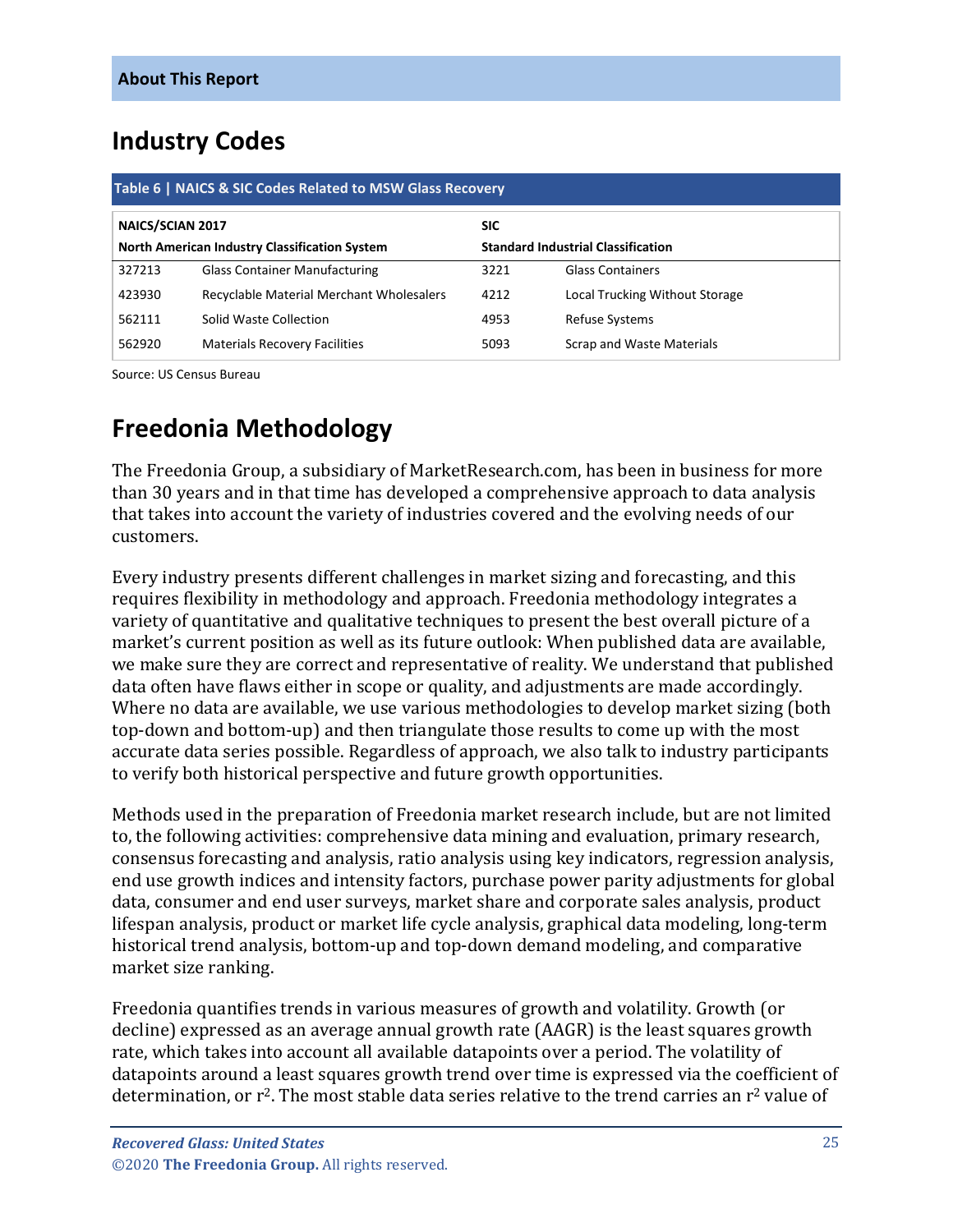#### **About This Report**

1.0; the most volatile – 0.0. Growth calculated as a compound annual growth rate (CAGR) employs, by definition, only the first and last datapoints over a period. The CAGR is used to describe forecast growth, defined as the expected trend beginning in the base year and ending in the forecast year. Readers are encouraged to consider historical volatility when assessing particular annual values along the forecast trend, including in the forecast year.

## **Copyright & Licensing**

The full report is protected by copyright laws of the United States of America and international treaties. The entire contents of the publication are copyrighted by The Freedonia Group.